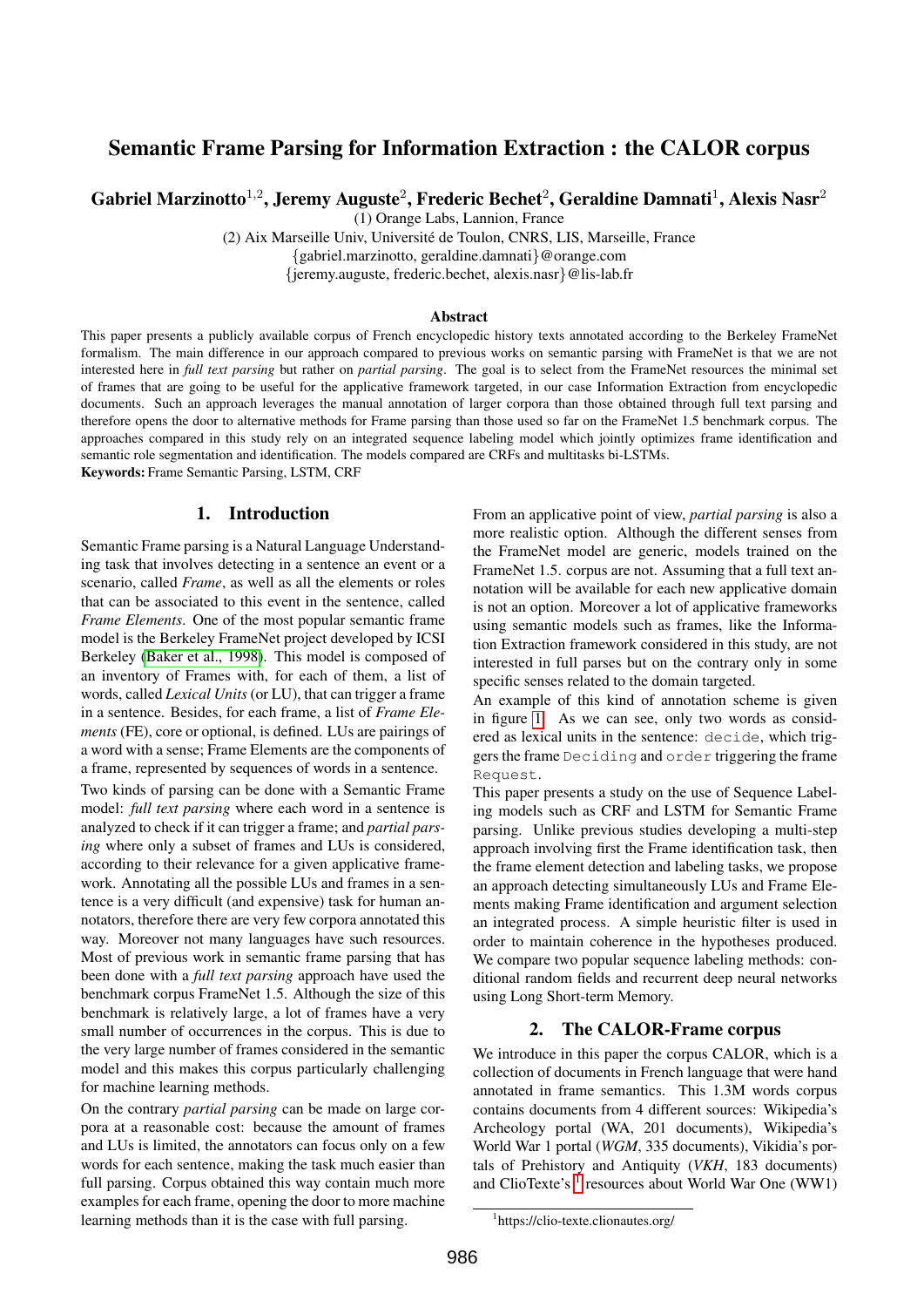

<span id="page-1-0"></span>Figure 1: Example of Frame multilabel annotation

(*CTGM*, 16 documents). These sources were chosen to guarantee both writing style and domain diversity. By having documents from Vikidia (an encyclopedia addressed to children from 8-13 years old) and Wikipedia, presenting subjects of ancient history and archeology we can compare the influence of the writing style on the complexity of the task. The same analysis is possible on the WW1 documents, as Cliotexte (a collection of historical documents such as letters, essays, speeches from WW1) and Wikipedia share a common domain with a completely different writing style. This document selection allows to study the importance of the nature of the training data on the performance of the system on a test set on the same subject. Moreover, having data from two different portals of Wikipedia allows to study the domain dependency problem. For example: evaluate if a model for a frame F, trained on data from the archeology domain can successfully be applied on data from the WW1.

In contrast to full text parsing corpus, the frame semantic annotations of CALOR are limited to a small subset of frames from FrameNet [\(Baker et al., 1998\)](#page-7-0). As described in the introduction, the goal of this *partial parsing* process is to obtain, at a relatively low cost, a large corpus annotated with frames corresponding to a given applicative context. In our case this applicative context is Information Extraction (IE) from encyclopedic texts, mainly historical texts.

To this purpose we extracted from our 1.3M word text corpus the top 100 most frequent verbs, then we kept those that were more likely to correspond to an action or a situation that would be relevant in our IE context. For example, verbs such as *discover* or *build* are very relevant for exploring archaeological documents. We looked for the corresponding frames of the selected verbs in the Berkeley FrameNet lexicon and kept a set of 53 different frames. If a verb could trigger several frames, we only kept those which were relevant in our corpus.

By adding noun triggers to the list of selected verb triggers we obtain a list of 145 Lexical Units (LU), with 30,950 occurrences in the training corpus. Selecting the most frequent verbs and nouns from the 1.3M words CALOR corpus as frame triggers is a guarantee that the average number of occurrences per frame is high. Therefore, even if the list of frames annotated in the CALOR corpus is small compared to the Framenet corpus, we have a large variety of occurrences for each of them, allowing us to build robust parsers for encyclopedic texts, which is the goal of the CALOR corpus. The list of Frames in CALOR is provided in Table [1.](#page-2-0)

# 2.1. The annotation process

Once the corpus, the lexical units and the frame set were chosen, we developed an iterative process for the manual annotation of the CALOR corpus. Preliminarily to this annotation process, the documents were automatically processed by the Macaon [\(Nasr et al., 2011\)](#page-7-1) tool suite (sentence segmentation, tokenization, POS Tagging, lemmatization, and dependency parsing). Every word within the documents which lemma belongs to the set of selected LUs generates an example to be annotated. It is possible that one sentence generate several examples to annotate if it contains several LUs. We obtained a set of 30,950 examples to annotate, corresponding to all the LUs occurrences in the CALOR corpus. Three annotators were hired for this project. Their goal was to process these 30,950 examples: decide for each of them if its corresponding LU triggers or not one of the 53 frames selected, and finally annotate, if a frame was triggered, all its Frame Elements (FE) occurring in the sentence.

In order to reduce the manual annotation time and perform quality control on the corpus produced, we designed an iterative process based on three principles:

- an automatic pre-annotation scheme based on the frame parser that will be presented in section [4.1.;](#page-3-0)
- a batch selection process that selects from the unlabeled corpus a set of examples to annotate that corresponds to the same LU in very similar syntactic and lexical contexts.
- an automatic quality control estimator that regularly retrains the frame parser and evaluate its performance thanks to a *k-fold* experiments on the part of the corpus already manually annotated.

The iterative process based on these principles can be implemented as follows:

1. *Frame pre-annotation parsing* : an automatic frame parsing process is applied to each example to annotate. It predicts the frame label and the possible FEs for the LU contained in the example. All these automatic annotations are manually checked and eventually corrected by our annotators. At each iteration the frame parser (see section [4.1.\)](#page-3-0) is trained on the subset of the CALOR corpus that is already annotated. For the first iteration, since there is no data to train the parser, all the LUs are labeled with a "*no frame*" label. Each iteration brings more data to train the frame parser.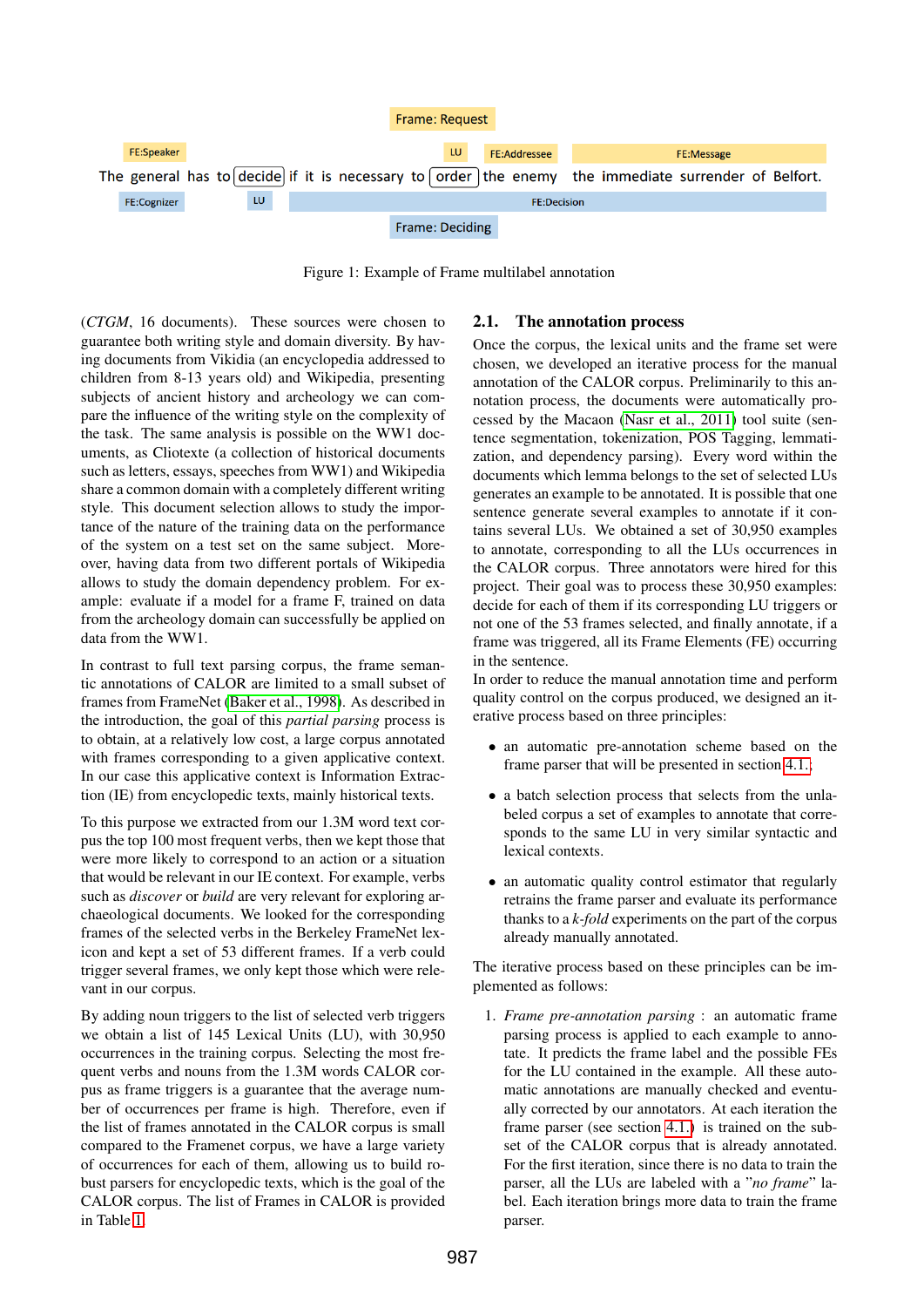| Accomplishment       | Activity-start      | Age                  | Appointing        | Arrest              |
|----------------------|---------------------|----------------------|-------------------|---------------------|
| Arriving             | Assistance          | Attack               | Awareness         | Becoming            |
| Becoming-aware       | <b>Buildings</b>    | Change-of-leadership | Choosing          | Colonization        |
| Coming-to-believe    | Coming-up-with      | Conduct              | Contacting        | Creating            |
| Death                | Deciding            | Departing            | Dimension         | Education-teaching  |
| Existence            | Expressing-publicly | Finish-competition   | Giving            | Hiding-objects      |
| Hostile-encounter    | Hunting             | Inclusion            | Ingestion         | Installing          |
| Killing              | Leadership          | Locating             | Losing            | Making-arrangements |
| Motion               | Objective-influence | Origin               | Participation     | Request             |
| Scrutiny             | Seeking             | Sending              | Shoot-projectiles | <b>Statement</b>    |
| Subjective-influence | Using               | Verification         |                   |                     |

<span id="page-2-0"></span>Table 1: List of Frames annotated in the CALOR corpus

- 2. *Batch selection process*: the examples that have not yet been manually processed are sorted according to their LUs, then, using a similarity measure taking into account the lexical and syntactic context in which the LUs occur. They are then grouped into batches that will be sent to the annotators for manual validation. the goal here is to reduce the cognitive load of the annotators by splitting the corpus to annotate into small batches sharing very similar properties, likely to be annotated the same way.
- 3. *Manual correction* : a GUI allows annotators to work on the batches of examples produced in the previous step. Annotation is done on text only, no syntactic annotation is provided to the annotators. The frame pre-annotations produced by the frame parser are displayed, annotators can correct them and add what is missing.
- 4. *Model training and quality control validation* : at each iteration, the frame parsing models are re-trained on the corpus of manually processed examples. A *k-fold* evaluation is also performed to monitor the evolution of the parsing performance of the model when more validated data is added to the training corpus. If the frame parsing performance improves, it is a good indication that the added data is coherent with the annotations already processed in the previous iterations. This can be seen as a quality control measure of the annotation process on the whole dataset, in addition to inter-annotators agreement measures than can also be estimated on small subsets of the corpus.

#### 2.2. Corpus Statistics

Table [2](#page-3-1) presents the distribution of the CALOR corpus among its different sources. We observe that the two first rows of this table, corresponding to Wikipedia, represent most of the corpus. After the annotation process, 30,950 LU have been annotated, leading to 26,725 LU associated to a frame and 4,225 (13%) labeled as *OTHER*. In table [2](#page-3-1) the columns # Sentences, # Words, # Frames, # Other and # FE display the number of sentences, words, frames, LUs, and Frame Elements. % Sentences with Frame displays the percentage of sentences with at least one frame and Lexicon corresponds to the size of the vocabulary of each document source. The CALOR corpus contains 57,688 FE annotations which averages to 2.2 FE per Frame occurrence.

Figure [2](#page-3-2) displays the distribution of the number of annotated examples for each Frame in the CALOR corpus. We observe that the corpus has a large number of examples per frame: half of the frames in CALOR have more than 400 annotated examples and the 10 most frequent frames have more than 900 examples. The most common Frames are Attack (triggers: attaquer, attaque, offensive, bombardement, contre-attaque), Leadership (triggers: commander, diriger, commandement), Activity Start (triggers: commencer, débuter, commencement, début), Locating (triggers: retrouver, trouver, localisation) and Building (triggers: construire, fabriquer, elever, construction, fabrication). ´

#### 2.3. Comparison with other corpora

The comparison between the CALOR-Frame corpus and other corpora with semantic frame annotations is given in table [3.](#page-4-0) The column Documents shows the main sources of documents annotated, # Sent counts the number of sentences in each corpus; % Sent. w/Frame shows the percentage of sentences that have a Frame annotation; Word Lexicon displays the size of the lexicon of each corpus; Frame lexicon, LU lexicon and FE lexicon correspond to the number of frames, LUs and FEs considered in the annotation model; finally, # Frame occurrences shows the number of Frames annotated in the whole corpus.

As we can see, the CALOR-Frame corpus is the only corpus that is not oriented towards journalism, news or current events, it is also the corpus with the largest lexicon size. When we compare it to the existing dataset for Semantic Frame Parsing in English (SemEval07) and French (AS-FALDA) [\(Candito et al., 2014\)](#page-7-2) we observe that the CALOR corpus has the smallest frame lexicon, but the biggest number of annotations.

#### <span id="page-2-1"></span>3. Frame parsing as a sequence labeling task

As mentioned in the introduction, semantic frame parsing is a structured prediction task where a word can belong to several structures. For example, in figure [1,](#page-1-0) the word general can belong to both the frame Request as the frame element Speaker and the frame Deciding as the Cognizer.

In order to consider the Frame parsing task as a *word sequence labeling* task, we need to flatten the frame structures by labeling each word with both semantic and information structure. In this study we have decided to use the simple B, I, O encoding for word segments where each word label starts with a  $\overline{B}$  if it starts a segment, with an  $\overline{I}$  if the word is inside a segment and O if it doesn't belong to any segment. Links between segments are represented by word indices.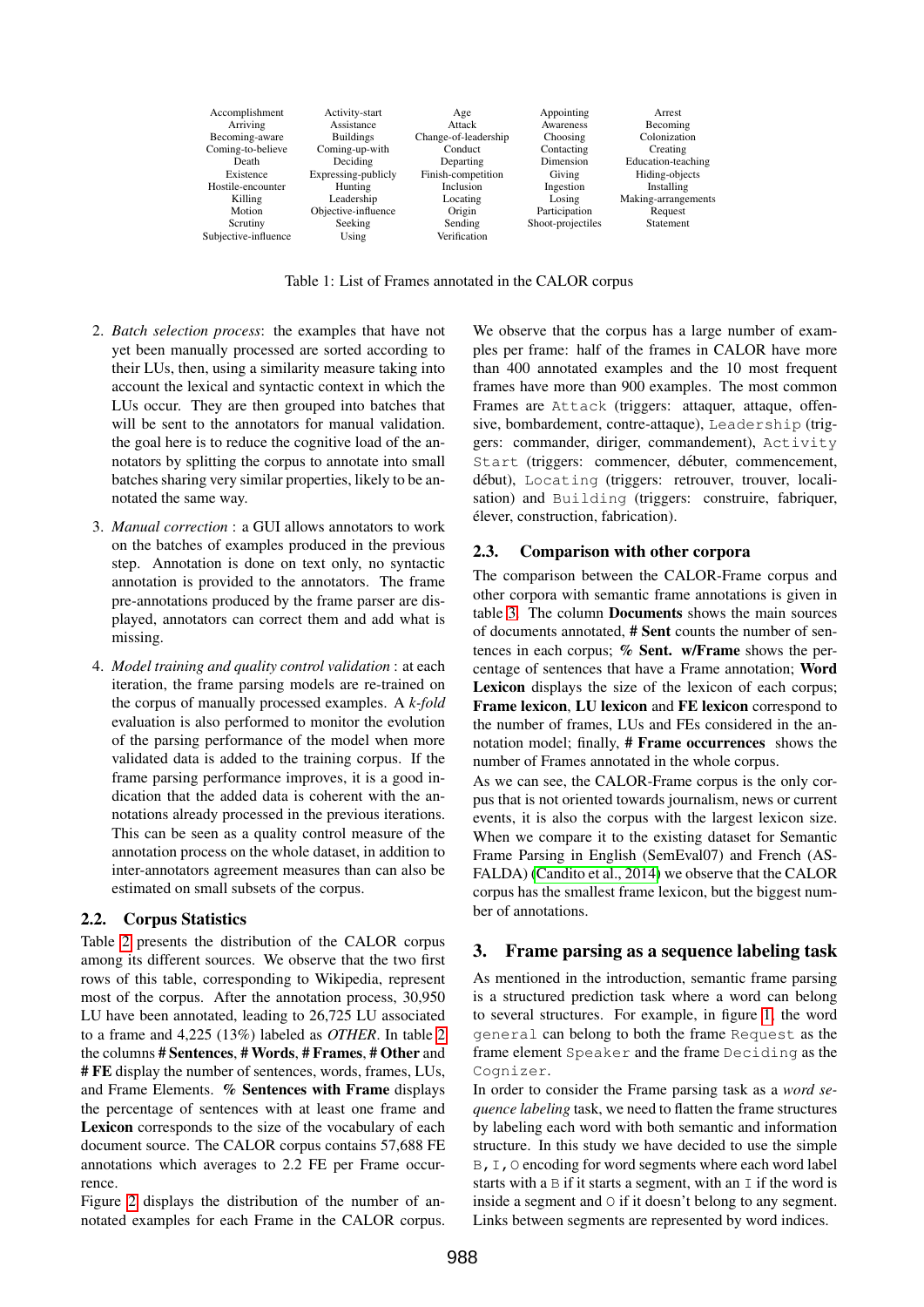| <b>Document Source</b>               | # Sentences | # Words | # Frames | # FE  | Lexicon | % Sentence with Frame |
|--------------------------------------|-------------|---------|----------|-------|---------|-----------------------|
| WGM (Wikipedia WW1)                  | 30994       | 686355  | 14227    | 32708 | 42635   | 34.2%                 |
| WA (Wikipedia Archeology)            | 27023       | 540653  | 9943     | 19892 | 41418   | 28.0%                 |
| CTGM (Cliotexte WW1)                 | 3523        | 67736   | 938      | 1842  | 10844   | 21.4%                 |
| VKH (Vikidia Prehistory & Antiquity) | 5841        | 85034   | 1617     | 3246  | 11649   | 21.9%                 |
| All                                  | 67381       | 1379778 | 26725    | 57688 | 72127   | 30.0%                 |

<span id="page-3-1"></span>Table 2: Description of the CALOR corpus



<span id="page-3-2"></span>Figure 2: Distribution of the frame occurrences in the CALOR-Frame corpus

An example of such a representation for the sentence of Figure [1](#page-1-0) is given in table [4.](#page-4-1) As we can see column 3 corresponds to the frame Request and column 4 to Deciding. The LUs triggering the frames are order at index 11 for the frame Request and decide at index 5 for Deciding. To each frame element is attached the index of the frame it belongs to through a link to the LU that triggered it.

Using such a representation for sequence labeling models like Conditional Random Fields (CRF) or Recurrent Neural Networks (RNN) models is challenging for two reasons:

- 1. Multi-labels: each word can receive more than one label according to the number of frames occurring in a sentence. Each label contains the frame as well as the frame element identifiers, therefore there are too many labels to consider building complex labels combining all of them.
- 2. Linking: an explicit link to the LU triggering a frame is added to each word label of its FEs, as can be seen in table [4.](#page-4-1) This information is necessary as several expressions of the same frame can occur in a sentence triggered by several LUs. The absolute value of these links is not meaningful and cannot be predicted the same way as the semantic labels are.

In this study we compare two different strategies in order to deal with the multi-label issue, one based on CRF with a multi-model approach (each LU has its own prediction model) and one based on a bi-LSTM model following a multi-task approach. They are described in the next section.

# 4. Sequence labeling models

# <span id="page-3-0"></span>4.1. Multi-model CRF approach

CRF-based approaches have been used in many NLP tasks involving sequence labeling such as POS tagging, chunking or named entity recognition [\(McCallum and Li, 2003\)](#page-7-3). In order to apply CRF to frame parsing, as described in section [3.,](#page-2-1) we need to address the multi-label issue. Since we want to perform frame disambiguation and semantic role detection in one step, and because each word in a sentence cannot trigger more than one frame, we chose a multimodel approach where a CRF-model is trained for each word belonging to the LU lexicon. This approach is described in Figure [3.](#page-4-2) At training time, the corpus is split according to the LU lexicon: to each word  $W_i$  belonging to this lexicon is attached a sub-corpus containing all the sentences  $C_{W_i}$  where  $W_i$  occurs. For each sentence  $s \in C_{W_i}$ ,  $W_i$  can trigger a frame  $F$  among all the possible frames for this word in the LU lexicon, or nothing.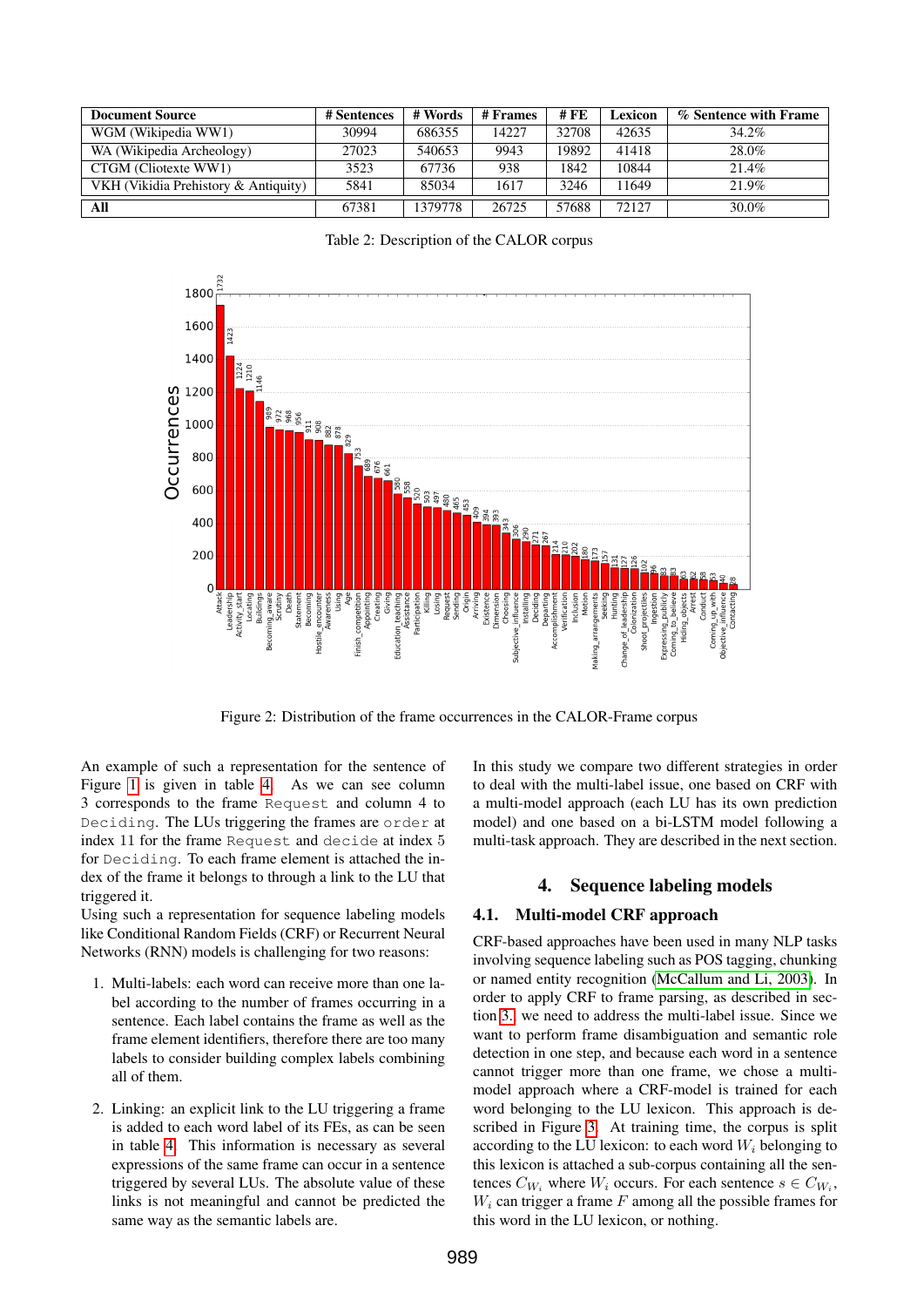| Corpus<br><b>Name</b> | Annotation           | <b>Document types</b>             | # Sent | % Sent<br>w/Frame | Word<br>Lexicon | Frame<br>lexicon | LU<br>lexicon | <b>FE</b><br>lexicon | # Frame<br>occurrences |
|-----------------------|----------------------|-----------------------------------|--------|-------------------|-----------------|------------------|---------------|----------------------|------------------------|
| SemEval07             | English<br>Frames    | Journals                          | 5946   | 85.1%             | 14150           | 720              | 3.197         | 754                  | 23814                  |
| <b>ASFALDA</b>        | French<br>Frames     | Journals<br>(Le Monde)            | 21634  | 60.7%             | 33955           | 121              | 782           | 140                  | 16167                  |
| <b>CALOR</b>          | French<br>Frames/SRL | Wikipedia<br>Vikidia<br>ClioTexte | 67283  | 33.5%             | 72127           | 53               | 145           | 148                  | 26725                  |

<span id="page-4-0"></span>Table 3: Semantic Frame corpus comparison



CRF-based strategy with multiple models (1 per word in the LU lexicon) Bi-LSTM Multi Task strategy (each Frame is a task)

<span id="page-4-2"></span>Figure 3: Two different strategies (CRF and bi-LSTM multitask) for Frame parsing

|                         | The       | B:Req:Speaker:11 | B:Dec:Cogn:5  |
|-------------------------|-----------|------------------|---------------|
| $\overline{c}$          | general   | I:Req:Speaker:11 | I:Dec:Cogn:5  |
| 3                       | has       |                  |               |
| 4                       | to        | Ω                |               |
| 5                       | decide    | Ω                | LU:Deciding   |
| 6                       | if        | $\Omega$         | B:Dec:Decis:5 |
| 7                       | it        | $\Omega$         | I:Dec:Decis:5 |
| $\overline{\mathbf{8}}$ | is        | Ω                | I:Dec:Decis:5 |
| 9                       | necessary | Ω                | I:Dec:Decis:5 |
| 10                      | to        | Ω                | I:Dec:Decis:5 |
| 11                      | order     | LU: Request      | I:Dec:Decis:5 |
| 12                      | the       | B:Req:Addres:11  | I:Dec:Decis:5 |
| 13                      | enemy     | I:Reg:Addres:11  | I:Dec:Decis:5 |
| 14                      | the       | B:Reg:Message:11 | I:Dec:Decis:5 |
| 15                      | immediate | I:Reg:Message:11 | I:Dec:Decis:5 |
| 16                      | surrender | I:Reg:Message:11 | I:Dec:Decis:5 |
| 17                      | of        | I:Req:Message:11 | I:Dec:Decis:5 |
| 18                      | Belfort   | I:Reg:Message:11 | I:Dec:Decis:5 |

<span id="page-4-1"></span>Table 4: Example of corpus with B,I,O format

For example, the sentence shown in table [4](#page-4-1) will be duplicated into two sub-corpora,  $C_{\text{order}}$  with column 3 and  $C_{\text{decide}}$  with column 4. A CRF model is trained on each  $C_{w_i}$  sub-corpus.

At decoding time, when processing a sentence  $S$ , the same process is applied: first S is duplicated for each word  $w_i$  of S belonging to the LU lexicon. Then the CRF model corresponding to each  $w_i$  is applied and the different predictions made by the CRF models are merged.

This approach has the advantage of keeping the number of

possible labels to predict for each CRF relatively small, limited to the frames that can be triggered by the word considered. Therefore the ambiguity is limited and CRFs can be trained efficiently even with a large number of features. However the drawback is that the training data is split across words in the LU lexicon, therefore similarities among LU are not exploited. This situation is acceptable if enough training examples are provided for each LUs, which is the case for the CALOR corpus.

# 4.2. Multi-task LSTM approach

Deep Neural Networks (DNN) with word embedding is the state of the art approach for semantic frame parsing [\(Her](#page-7-4)[mann et al., 2014\)](#page-7-4). More recently *recurrent neural networks* (RNN) with Long Short Memory (LSTM) cells have been applied to several semantic tagging tasks such as *slot filling* [\(Mesnil et al., 2015\)](#page-7-5) or even frame parsing (Hakkani-Tür et al., 2016; [Tafforeau et al., 2016\)](#page-7-7) for Spoken Language Understanding.

Following these previous works, we propose in this study a single-layered bidirectional LSTM sequence to sequence architecture to perform frame tagging. To deal with the multi-label issue we could train a biLSTM model per LU, using the same approach as for the CRF, however, the number of examples per LU is reduced and neural networks do not perform well on small datasets. We would face the same problem if instead we decided to train one biLSTM per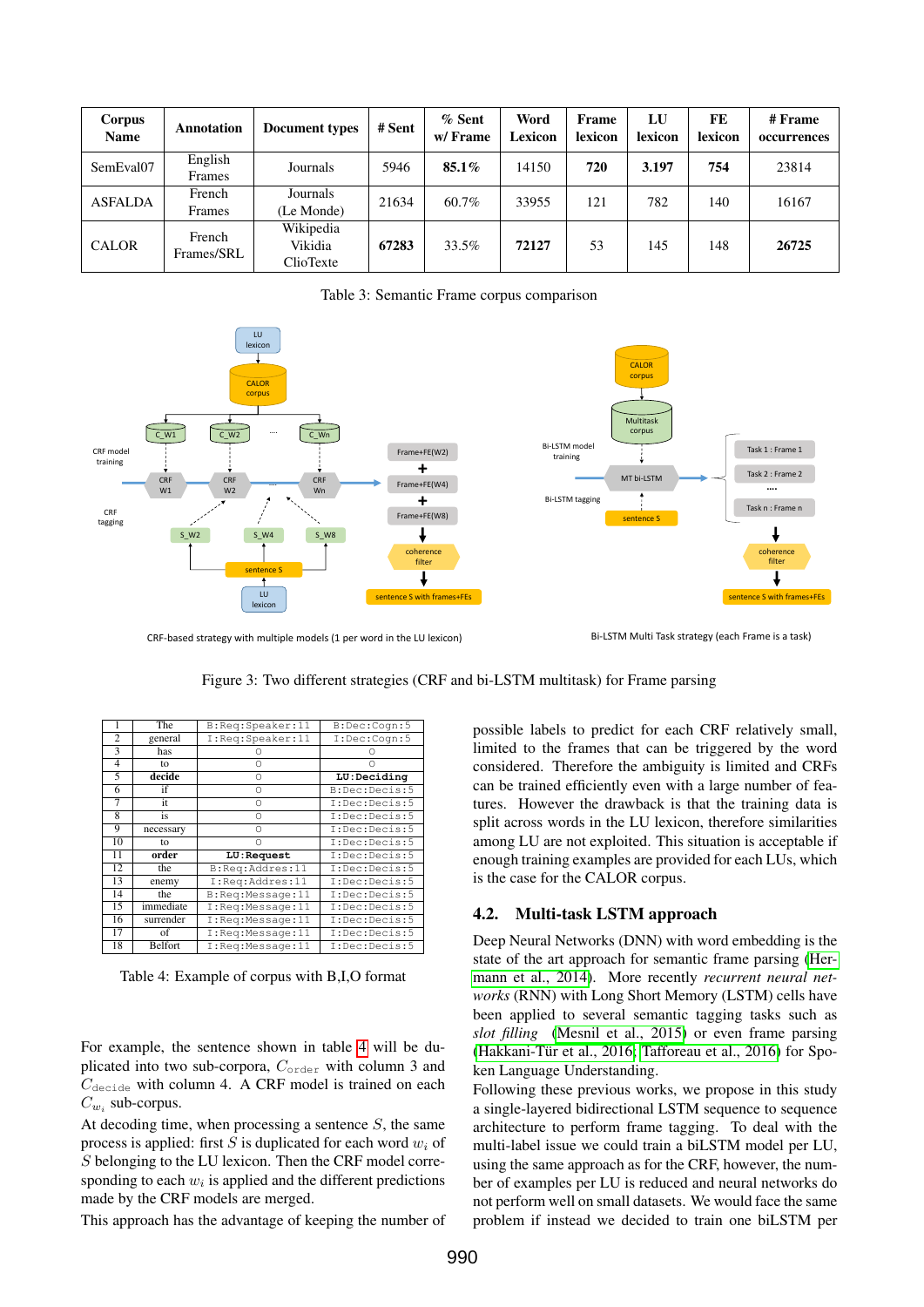frame. The remaining possibility is to build a single biL-STM to predict all possible frames in order to automatically learn a feature representation meaningful to all frames. We chose a multi-task approach (biLSTM-MT) similar to the one proposed by [\(Tafforeau et al., 2016\)](#page-7-7), which models each frame as an isolated task. In this model two LSTM models, one forward and one backward are concatenated and shared among all tasks. Then a task-specific fullyconnected output layer is added for each task.

In this work we consider each frame of our FrameNet model as a different task. This approach is described in figure [3.](#page-4-2) At decoding time each sentence is processed by the network and a distribution probability on the labels of each task for each word is produced. We only keep the labels above a certain threshold.

# 4.3. Coherence filter

Once the sequence tagging process is performed, each word is labeled with a frame element and position labels or a null label (O) as presented in table [4.](#page-4-1) Because the labels given at the word level might not be coherent at the frame level, we apply a *coherence filter* to the output of the tagging process. This filter is in charge of removing incoherences (FEs not starting with a  $B$  label; FEs without a frame) and linking the FEs to the LU that triggered the corresponding frame. This filter implement is a very simple strategy: in a given sentence, if a word  $W$  of index  $i$  is labeled as a LU trigger for frame  $F$ , we link all the FEs detected in the sentence with the same frame label  $F$  to the LU  $w_i$ . At the end of this process, all FEs that have not been linked to a LU are removed.

# 4.4. Feature selection

The feature sets used for the CRF and the biLSTM approaches differ. For the CRF model, each training sample contains only one trigger word which is clearly identified, therefore we can use this information in order to add global constraints on the feature set of each word to process. On the opposite the multi-task biLSTM models can process several triggers in the same sentence, therefore the feature set cannot be biased toward a specific trigger and only local features are considered.

For the CRF models we consider 3 features: word lemma, part-of-speech (POS) and the syntax dependency path between the word to process and the potential frame trigger in the sentence. This dependency path is built through the concatenation of the syntactic functions between the word and the trigger. In the general case, a trigger is not necessarily at the root of the syntactic tree, for this reason, the dependency paths are composed of both links from child to parent (ascending links) and from parent to child (descending links) we make distinction of both types of links in the way we encode the dependency path.

For the biLSTM-MT we consider 4 features: word embeddings (Glove embeddings of 200 dimensions trained on French Wikipedia), POS, syntactic function (without a link) and a boolean indicator of whether the word belongs to the lexicon LU or not. All the features are encoded as trainable embeddings, we allow the network to adapt them during the training of the frame parsing task.

For both systems, in order to extract lemmas, POS and syntactic dependency trees we processed the frame annotated corpus using MACAON [\(Nasr et al., 2010\)](#page-7-8) trained with a set of POS and dependencies similar to the one proposed in the Paris French TreeBank (Abeillé et al., 2003; [Abeill](#page-7-10)é [and Barrier, 2004\)](#page-7-10).

The main differences between the multi-model CRF and multi-task biLSTM models are summarized in table [5.](#page-6-0)

# 5. Evaluation

# 5.1. Experimental setup

When a sentence is processed, there are 4 steps or subtasks that take place either explicitly or implicitly in the frame parsing process. Even though our approaches perform frame detection and semantic role labeling in one step, we detail the scores for each sub-task because they are relevant indicators of the performance of a parser, and they serve as point of comparison between our models. These 4 sub-task are:

- 1. *trigger identification* (TI) which decides whether a word in a sentence can trigger a frame or not;
- 2. *trigger classification* (TC) which assigns the frame label to the trigger word detected to form a LU;
- 3. *role filler identification* (RI) which detects potential semantic role fillers in the sentence for the frame detected;
- 4. *role filler classification* (RC) which assigns a label to each role filler detected in order to obtain the *Frame Elements* (FE) of the frame detected.

In this study we consider these 4 tasks as a cascade process: an error in task 1 will lead to several errors in task 4 since no correct FEs will be detected if the frame is not triggered. The CALOR corpus is annotated with a small number of frames compared to the FrameNet 1.5 corpus, therefore the ambiguity for subtasks 1 and 2 is rather small. The most complex task is of course task 4, *role filler classification*, since every detection and classification of LUs and FEs has to be correct. That is why we will pay a special attention to this task to compare the models in the following experiments.

To carry out our experiments we divide the corpus CALOR assigning 80% of the frame occurrences to the train set and 20% to the test set. This split is done in such a way that the frame distribution remains as similar as possible between train and test while considering a document as an atomic unit that cannot be subdivided and should be either in the train or in the test set. This split does not take into account the LU distribution, a LU can therefore appear both in train and test, only in train or only in test.

Similarly to previous work on semantic frame parsing we will use *precision*, *recall* and *f-measure* on the 4 subtasks presented in order to evaluate our approaches. We also compute *precision/recall* curves by using different acceptation thresholds on the frame and semantic role hypotheses output by our models. In this study we set the operating point for comparing our models to the *Equal Error Rate* (EER) between the precision and recall measures.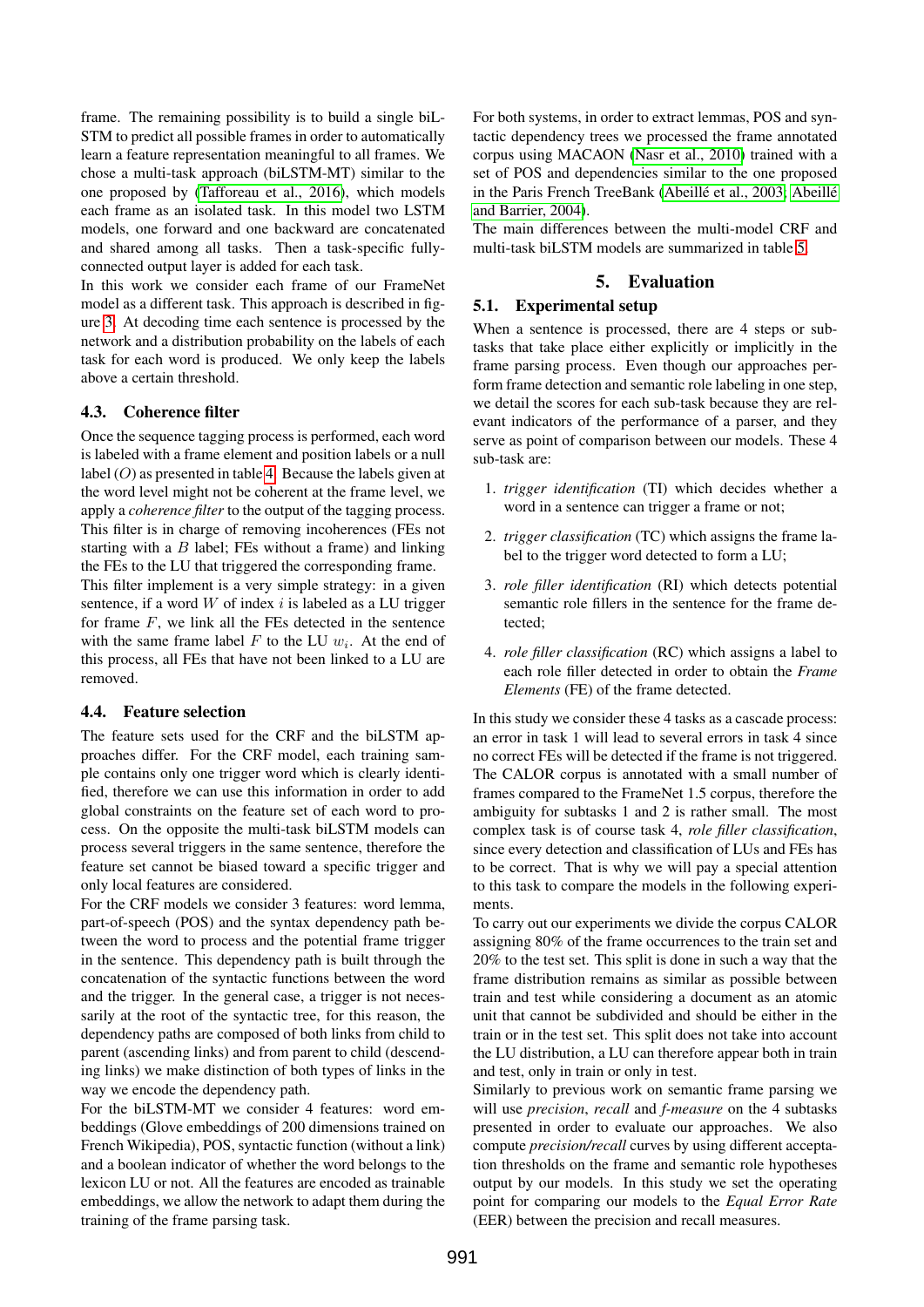|                            | <b>CRF-LU</b>                   | biLSTM-MT                              |
|----------------------------|---------------------------------|----------------------------------------|
| <b>Lexical Feat</b>        | Lemma                           | Glove Word Embeddings                  |
| Morpho-Syntactic Feat      | <b>POS</b>                      | POS Embeddings                         |
| <b>Syntactic Feat</b>      | Dep. Path to Trigger            | <b>Syntactic Function Embeddings</b>   |
| Model                      | 145 CRF (1 CRF per LU)          | 1 biLSTM 54 Taks (1 Task per Frame)    |
| Scaling                    | Many LU                         | Many Taks                              |
| <b>Labeling Process</b>    | 1 Application per LU per Phrase | Parse all the Frames in 1 Application  |
| <b>Information Sharing</b> | No Sharing                      | <b>Implicit Sharing Between Frames</b> |

<span id="page-6-0"></span>Table 5: Comparative Overview of CRF-LU and biLSTM-MT models

### 5.2. Overall results

The comparison between the multi-model CRF (CRF-MM) and multi-task biLSTM (biLSTM-MT) performance over the set of 4 sub-tasks presented in the previous section is presented in Table [6.](#page-6-1) Both systems use their full feature set as presented in table [5](#page-6-0) with EER between precision and recall as the chosen operating point. As expected performance for subtasks 1 and 2 are very good, much better than those reported on the FrameNet 1.5 corpus [\(Hermann et al.,](#page-7-4) [2014\)](#page-7-4). This is due to the *partial parsing* approach used here where only a subset of the FrameNet model is used.

CRF-MM model performs better on the trigger identification and classification tasks (subtasks 1 and 2) while the biLSTM-MT model is better on role identification and classification (subtasks 3 and 4). The reason for this behavior is that it is easier for a CRF model to identify the proper frame for each trigger word, as they can only trigger a few frames, while for the biLSTM-MT all frames are in competition. This reduction of ambiguity for CRF-MM models has a cost: splitting the training corpus according to the LU lexicon and therefore reducing the training data for each model. If this is not an issue for the two low ambiguity subtasks 1 and 2, the situation is different for subtasks 3 and 4. Indeed biLSTM-MT is a single model that learns from all training data, it is able to automatically learn relevant features and capture semantic aspects of text using a shared layer and then use these features to classify tokens in roles of different frames learned one by tasks. This ability to use the whole corpus leads the biLSTM-MT model to outperform CRF-MM for tasks 3 and 4.

This result is confirmed by figure [4](#page-6-2) which displays the precision/recall curves of both methods on subtask 4. As we can see, biLSTM-MT is better in terms of maximal Fmeasure. It is interesting to observe that both models do not show the same precision-recall trade-off. The CRF-MM is able to parse text at a high precision with a low recall, this is not the case of biLSTM-MT, that handles a much larger set of frames and is more prone to precision errors. On the other hand, biLSTM-MT achieves a better recall at a fairly good precision, this happens because it is trained on the full dataset and it is able to learn syntactic patterns from different frames and extrapolate them from one frame to the other.

# 6. Conclusion

In this paper we introduced the CALOR corpus as well as a comparison between two different semantic frame parsing



Figure 4: Precision Recall curves for CRL-LU and biLSTM-MT on the full feature set

<span id="page-6-2"></span>

|                       | Fmeasure | Fmeasure |
|-----------------------|----------|----------|
|                       | CRF-     | biLSTM-  |
|                       | MМ       | MТ       |
| Trigger Ident. (TI)   | 96.4     | 95.5     |
| Trigger Classif. (TC) | 95.2     | 92.3     |
| Role Ident. (RI)      | 69.7     | 70.3     |
| Role Classif. (RC)    | 60.6     | 63.2     |

<span id="page-6-1"></span>Table 6: Comparison of our two models on their full feature set operating at EER

models that consider the task as a sequence labeling task. The main contribution of this work is to propose a new corpus, publicly available, that contain semantic frame annotations that differ from previous corpus such as FrameNet and SemEval. In our case only *partial* annotation is considered, allowing to annotate much larger corpora at a lower cost than full text annotation. Only a small subset of the FrameNet lexicon is used, however the amount of data annotated for each frame is much larger than in other corpora, allowing to develop and test different parsing methods.

In this study two frame parsing models are compared, one based on CRF following a multi-model approach and other based on biLSTM with a multi-task approach. Experiments show that biLSTM-MT model achieves a better recall, while CRF-MM achieves better precision, this is due to the architecture of each model, in CRF-MM we divide frame parsing into small subtasks one per LU, reducing the